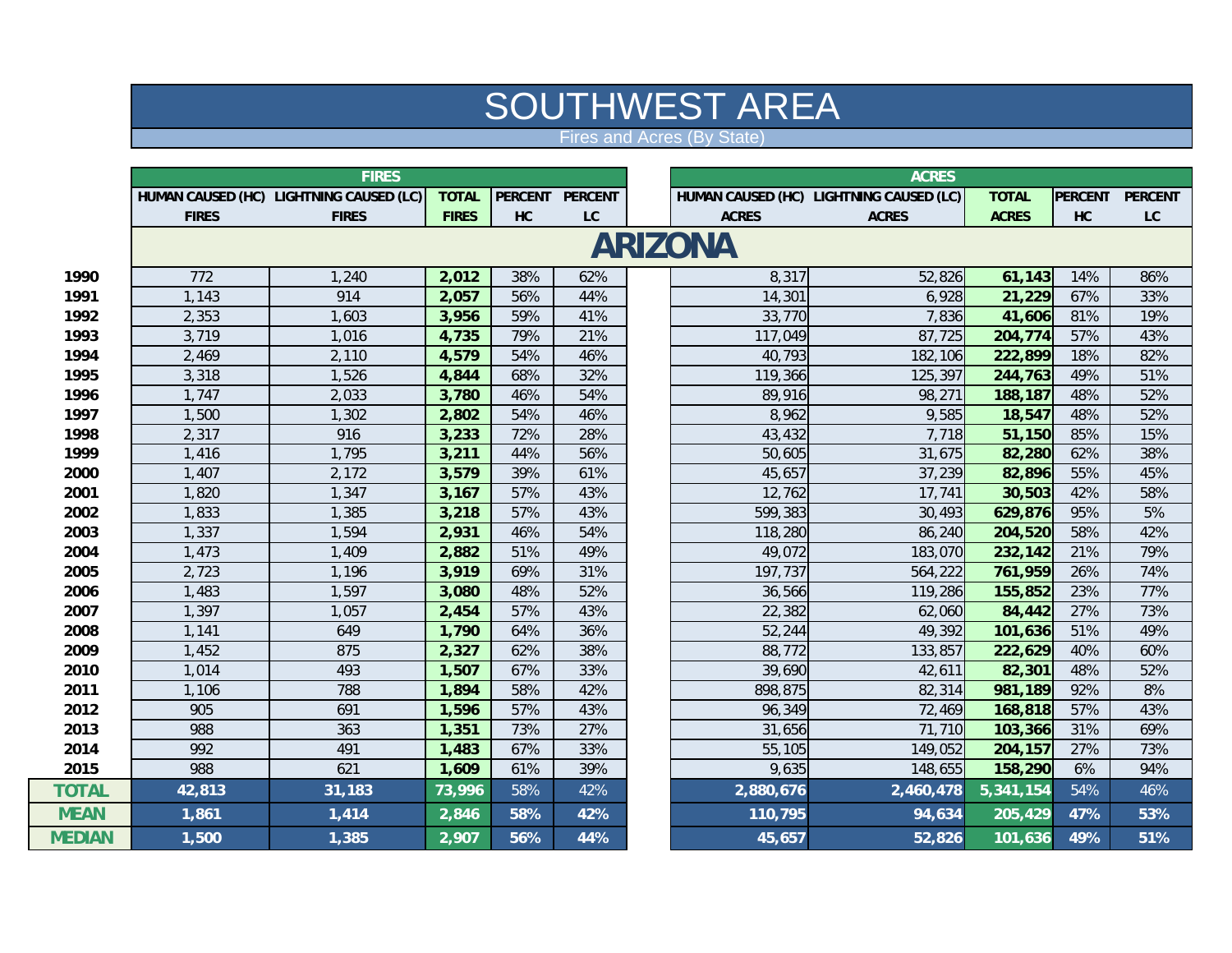|               | <b>FIRES</b> |                                         |              |                   |                | <b>ACRES</b> |              |                                         |              |                |                |
|---------------|--------------|-----------------------------------------|--------------|-------------------|----------------|--------------|--------------|-----------------------------------------|--------------|----------------|----------------|
|               |              | HUMAN CAUSED (HC) LIGHTNING CAUSED (LC) | <b>TOTAL</b> | <b>PERCENT</b>    | <b>PERCENT</b> |              |              | HUMAN CAUSED (HC) LIGHTNING CAUSED (LC) | <b>TOTAL</b> | <b>PERCENT</b> | <b>PERCENT</b> |
|               | <b>FIRES</b> | <b>FIRES</b>                            | <b>FIRES</b> | HC                | LC             |              | <b>ACRES</b> | <b>ACRES</b>                            | <b>ACRES</b> | HC             | LC             |
|               |              |                                         |              | <b>NEW MEXICO</b> |                |              |              |                                         |              |                |                |
| 1990          | 472          | 554                                     | 1,026        | 46%               | 54%            |              | 52138        | 12748                                   | 64,886       | 80%            | 20%            |
| 1991          | 397          | 445                                     | 842          | 47%               | 53%            |              | 7,375        | 6,558                                   | 13,933       | 53%            | 47%            |
| 1992          | 834          | 505                                     | 1,339        | 62%               | 38%            |              | 63,080       | 58,506                                  | 121,586      | 52%            | 48%            |
| 1993          | 1,431        | 1,012                                   | 2,443        | 59%               | 41%            |              | 136,756      | 236,000                                 | 372,756      | 37%            | 63%            |
| 1994          | 1,204        | 1,526                                   | 2,730        | 44%               | 56%            |              | 81,000       | 328,246                                 | 409,246      | 20%            | 80%            |
| 1995          | 855          | 635                                     | 1,490        | 57%               | 43%            |              | 36,786       | 54,349                                  | 91,135       | 40%            | 60%            |
| 1996          | 960          | 1,110                                   | 2,070        | 46%               | 54%            |              | 101,912      | 62,811                                  | 164,723      | 62%            | 38%            |
| 1997          | 718          | 621                                     | 1,339        | 54%               | 46%            |              | 6,819        | 7,109                                   | 13,928       | 49%            | 51%            |
| 1998          | 1,138        | 549                                     | 1,687        | 67%               | 33%            |              | 77,914       | 50,321                                  | 128,235      | 61%            | 39%            |
| 1999          | 1.064        | 1,385                                   | 2,449        | 43%               | 57%            |              | 399,445      | 114,954                                 | 514,399      | 78%            | 22%            |
| 2000          | 1,011        | 1,455                                   | 2,466        | 41%               | 59%            |              | 403,773      | 115,404                                 | 519,177      | 78%            | 22%            |
| 2001          | 631          | 1,018                                   | 1,649        | 38%               | 62%            |              | 9,458        | 29,432                                  | 38,890       | 24%            | 76%            |
| 2002          | 966          | 1,220                                   | 2,186        | 44%               | 56%            |              | 100,612      | 324,098                                 | 424,710      | 24%            | 76%            |
| 2003          | 708          | 1,450                                   | 2,158        | 33%               | 67%            |              | 15,018       | 307,527                                 | 322,545      | 5%             | 95%            |
| 2004          | 453          | 723                                     | 1,176        | 39%               | 61%            |              | 25,967       | 11,052                                  | 37,019       | 70%            | 30%            |
| 2005          | 550          | 749                                     | 1,299        | 42%               | 58%            |              | 63,626       | 7,560                                   | 71,186       | 89%            | 11%            |
| 2006          | 1,133        | 1,681                                   | 2,814        | 40%               | 60%            |              | 365,745      | 186,438                                 | 552,183      | 66%            | 34%            |
| 2007          | 464          | 686                                     | 1,150        | 40%               | 60%            |              | 71,970       | 47,238                                  | 119208       | 60%            | 40%            |
| 2008          | 802          | 486                                     | 1,288        | 62%               | 38%            |              | 290,341      | 193,864                                 | 484,205      | 60%            | 40%            |
| 2009          | 794          | 735                                     | 1,529        | 52%               | 48%            |              | 100,400      | 284,399                                 | 384,799      | 26%            | 74%            |
| 2010          | 693          | 539                                     | 1,232        | 56%               | 44%            |              | 91,798       | 109,497                                 | 201,295      | 46%            | 54%            |
| 2011          | 974          | 878                                     | 1,852        | 53%               | 47%            |              | 896,747      | 384,981                                 | 1,281,728    | 70%            | 30%            |
| 2012          | 499          | 529                                     | 1,028        | 49%               | 51%            |              | 8,101        | 364,396                                 | 372,497      | 2%             | 98%            |
| 2013          | 522          | 542                                     | 1,064        | 49%               | 51%            |              | 67,578       | 154,373                                 | 221,951      | 30%            | 70%            |
| 2014          | 383          | 347                                     | 730          | 52%               | 48%            |              | 16,529       | 6,962                                   | 23,491       | 70%            | 30%            |
| 2015          | 334          | 360                                     | 694          | 48%               | 52%            |              | 9,930        | 34,173                                  | 44,103       | 23%            | 77%            |
| <b>TOTAL</b>  | 19,990       | 21,740                                  | 41,730       | 48%               | 52%            |              | 3,500,818    | 3,492,995                               | 6,993,813    | 50%            | 50%            |
| <b>MEAN</b>   | 769          | 836                                     | 1,605        | 49%               | 51%            |              | 134,647      | 134,346                                 | 268,993      | 49%            | 51%            |
| <b>MEDIAN</b> | 756          | 705                                     | 1,415        | 48%               | 52%            |              | 69,774       | 86,154                                  | 183,009      | 52%            | 48%            |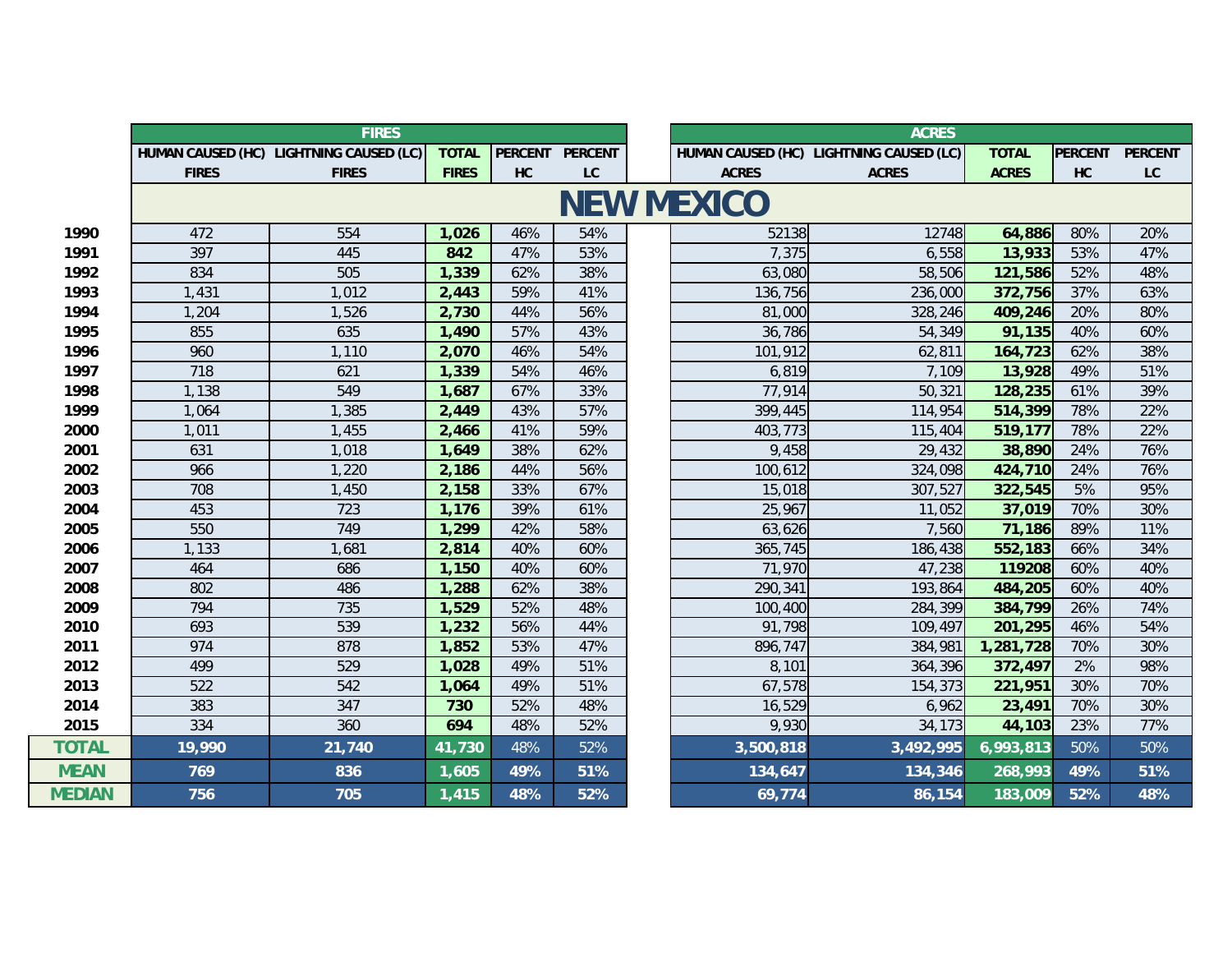|               |                | <b>FIRES</b>                            |                |      |                 |  | <b>ACRES</b>         |                                         |              |                |                  |
|---------------|----------------|-----------------------------------------|----------------|------|-----------------|--|----------------------|-----------------------------------------|--------------|----------------|------------------|
|               |                | HUMAN CAUSED (HC) LIGHTNING CAUSED (LC) | <b>TOTAL</b>   |      | PERCENT PERCENT |  |                      | HUMAN CAUSED (HC) LIGHTNING CAUSED (LC) | <b>TOTAL</b> | <b>PERCENT</b> | <b>PERCENT</b>   |
|               | <b>FIRES</b>   | <b>FIRES</b>                            | <b>FIRES</b>   | HC   | LC              |  | <b>ACRES</b>         | <b>ACRES</b>                            | <b>ACRES</b> | <b>HC</b>      | $_{\textrm{LC}}$ |
|               |                |                                         |                |      |                 |  | <b>WEST TEXAS</b>    |                                         |              |                |                  |
|               |                |                                         |                |      |                 |  |                      |                                         |              |                |                  |
|               |                |                                         |                |      |                 |  | (Federal Units Only) |                                         |              |                |                  |
| 1990          |                |                                         |                |      |                 |  |                      |                                         |              |                |                  |
| 1991          |                |                                         |                |      |                 |  |                      |                                         |              |                |                  |
| 1992          | 16             | 22                                      | 38             | 42%  | 58%             |  | 19                   | 2,694                                   | 2,713        | 1%             | 99%              |
| 1993          | 35             | 15                                      | 50             | 70%  | 30%             |  | 7,918                | 4,104                                   | 12,022       | 66%            | 34%              |
| 1994          | 43             | 44                                      | 87             | 49%  | 51%             |  | 904                  | 11,417                                  | 12,321       | 7%             | 93%              |
| 1995          | 33             | 26                                      | 59             | 56%  | 44%             |  | 1,683                | 7,346                                   | 9,029        | 19%            | 81%              |
| 1996          | 12             | 12                                      | 24             | 50%  | 50%             |  | 34                   | 17                                      | 51           | 67%            | 33%              |
| 1997          | 13             | 22                                      | 35             | 37%  | 63%             |  | 368                  | 6                                       | 374          | 98%            | 2%               |
| 1998          | 11             | $\overline{2}$                          | 13             | 85%  | 15%             |  | 5,622                | 20                                      | 5,642        | 100%           | 0%               |
| 1999          | 14             | $\overline{7}$                          | 21             | 67%  | 33%             |  | 323                  |                                         | 324          | 100%           | 0%               |
| 2000          | 9              | 10                                      | 19             | 47%  | 53%             |  | 57                   | 35                                      | 92           | 62%            | 38%              |
| 2001          | 37             | 19                                      | 56             | 66%  | 34%             |  | 1,461                | 25                                      | 1,486        | 98%            | 2%               |
| 2002          | 8              | 5                                       | 13             | 62%  | 38%             |  | 9                    | 8                                       | 17           | 53%            | 47%              |
| 2003          | $\mathbf 0$    | $\overline{0}$                          | $\mathbf 0$    | 0%   | 0%              |  | $\Omega$             | $\overline{0}$                          | $\Omega$     | 0%             | 0%               |
| 2004          | 13             | 5                                       | 18             | 72%  | 28%             |  | 38                   | $\overline{2}$                          | 40           | 95%            | 5%               |
| 2005          | 25             | $\overline{4}$                          | 29             | 86%  | 14%             |  | 9628                 |                                         | 9629         | 100%           | 0%               |
| 2006          | 70             | 13                                      | 83             | 84%  | 16%             |  | 5140                 | 1034                                    | 6174         | 83%            | 17%              |
| 2007          | 26             | 6                                       | 32             | 81%  | 19%             |  | 647                  | 0                                       | 647          | 100%           | 0%               |
| 2008          | 31             | $\overline{0}$                          | 31             | 100% | 0%              |  | 453                  | $\Omega$                                | 453          | 100%           | $0\%$            |
| 2009          | 44             | 9                                       | 53             | 83%  | 17%             |  | 1525                 | 106                                     | 1631         | 94%            | 6%               |
| 2010          | 52             | 12                                      | 64             | 81%  | 19%             |  | 2604                 | 10513                                   | 13117        | 20%            | 80%              |
| 2011          | 10             | $\overline{2}$                          | 12             | 83%  | 17%             |  | 219                  | 281                                     | 500          | 44%            | 56%              |
| 2012          | 5              | $\overline{4}$                          | 9              | 56%  | 44%             |  | 2261                 | 174                                     | 2435         | 93%            | 7%               |
| 2013          | 6              | 3                                       | 9              | 67%  | 33%             |  | 176                  | $\overline{2}$                          | 178          | 99%            | 1%               |
| 2014          | $\overline{5}$ | $\overline{2}$                          | $\overline{7}$ | 71%  | 29%             |  | 2585                 | 8                                       | 2593         | 100%           | 0%               |
| 2015          | $\overline{3}$ | 5                                       | 8              | 38%  | 63%             |  | 30                   | 62                                      | 92           | 33%            | 67%              |
| <b>TOTAL</b>  | 521            | 249                                     | 770            | 68%  | 32%             |  | 43,704               | 37,856                                  | 81,560       | 54%            | 46%              |
| <b>MEAN</b>   | 22             | 10                                      | 32             | 64%  | 32%             |  | 1,821                | 1,577                                   | 3,398        | 68%            | 28%              |
| <b>MEDIAN</b> | 14             | $\overline{7}$                          | 27             | 67%  | 32%             |  | 550                  | 23                                      | 1,067        | 88%            | 7%               |